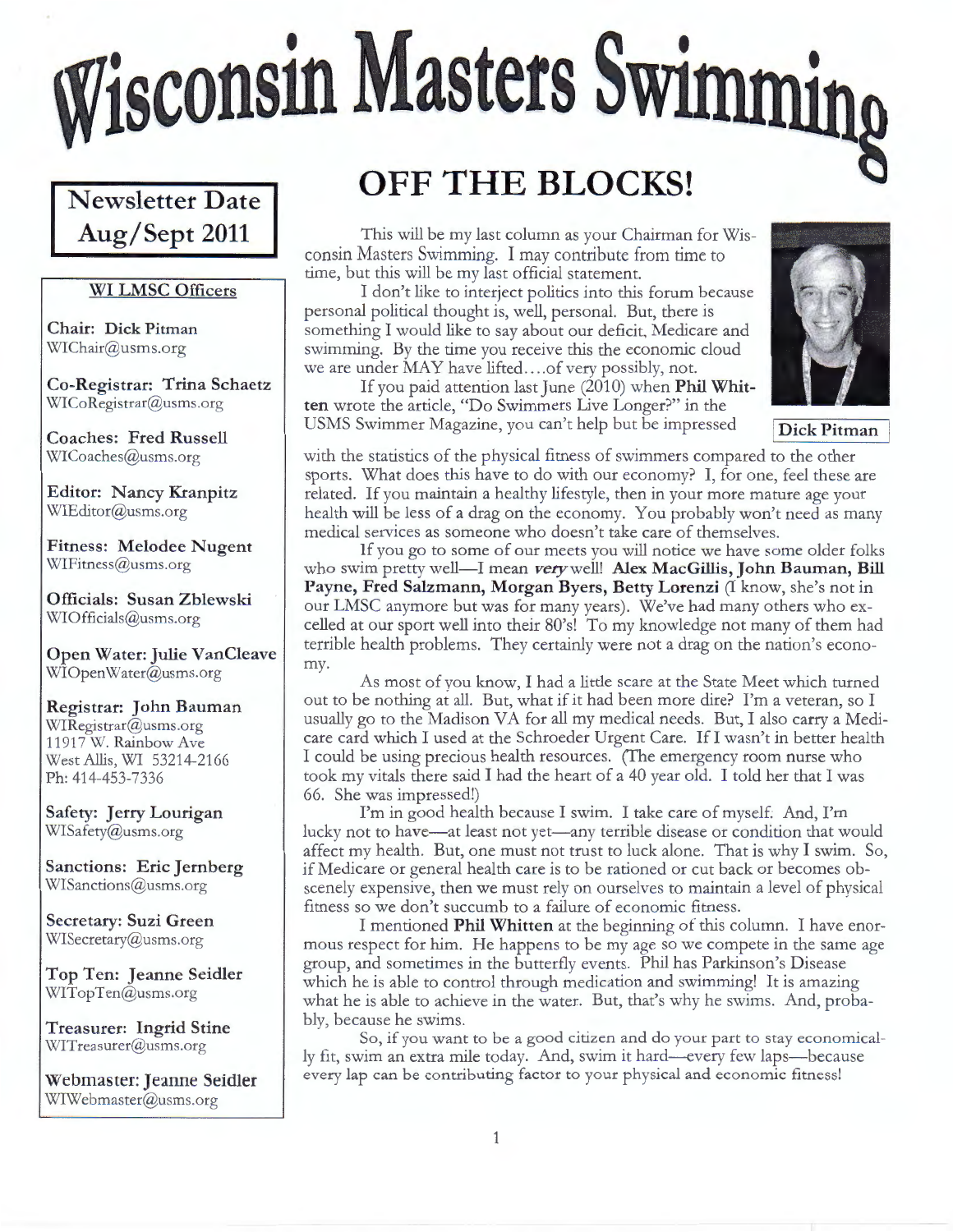## 25IK Solo Swim

Melodee Nugent

Four Wisconsin swimmers headed to Noblesville, Indiana for the 25K Solo Swim on June 18th. The event was hosted b the Forest Park Aquatic Center and the Noblesville Adult Swim Team (NASTI). They did an excellent job with the event and had many volunteers. A nice program was provided that gave a short bio of the 66 swimmers. There were many talented open water swimmers, with accomplishments such as: The English Channel, Catalina Channel, Great Chesapeake Bay, Manhattan Island, and St. Croix. These swimmers came from 23 states in the US and several were from Canada or Puerto Rico.

The course consisted of five 3.1 mile loops in the "idle zone" of the Morse Reservoir. The night before the race, boat rides were provided to show the swim course, as well as instructions for the swim. We woke up the next morning to rain and thunder, not good for any swim. This caused a 2 hour rain delay (starting now at 9:00 AM) and a change in the time limit for the swim. So instead of a 10 hour time limit, it was now an 8 hour time limit. If the swimmers did not complete the 4th loop by a certain time they were told to stop since they wouldn't finish the entire swim anyway in the 8 hour time limit. So it then became a 20K swim for them. This was a disappointment to those who could have probably finished in the 10 hour time frame.

The swim started in a light rain and finished on a partly sunny day. The water was calm for most of the swim except for hours 5-6 when the wind shifted and caused 1.5-2 foot waves. The wind died down after about 45 minutes. Each swimmer also had a kayak escort. If you didn't bring your own, they provided the kayaks and escorts. Eleven swimmers did not finish the race. Twenty-eight were only able to finish the 4 loops because of the time limit (12.4 miles). This included **Jerry Lourigan** (age 46) with a time of 6:39.15 and **Erica Bergstrom** (age 24) with a time of 6:56.06. The remaining 27 swimmers completed the 25K. **James Biles**  (age 50) had an amazing time of 6:22.62 and was third in the 50-54 age group. **Melodee Nugent** (age 44) finished in 7:30.03 and placed third in the 40-44 age group. **James** was 6th overall and **Melodee** was 26th overall. The fastest swimmer was a 35 year old male with a time of 5:42.04 with a 50 year old just 2 seconds behind him. Of the 27 swimmers that completed the swim, 15 were over the age of 40, which made for some very competitive age groups for the older folks.

<sup>1</sup>Most swimmers don't HAVE to look for ways to add more activity into their daily lives. However, if you are looking for simple ways to augment the benefits you get from your swimming, try a few of these tips. Park your car farther away from the entrance to the grocery store, or shopping mall, and walk the extra distance. Take the stars instead of the elevator or escalator while shopping or at work. Walk to a coworker's desk instead of using the phone or e-mail. Stand, or better yet, walk around while talking on<br>your phone. Adding your phone. any little physical activity to your daily routine can help improve your ' blood sugar, lower your blood pressure, increase your **HDL** (good cho lesterol), help you lose weight, and reduce your waist size. All simple things which can bring big results!



## National Senior Games Association

**Bill Payne** took his swimming talents to the **National Senior Games Association** (formerly known as the Senior Olympics) National championships in Houston, Texas, in late June. After one day devoted to warm-ups the competition began and lasted for three days. Bill says the facility was excellent and the meet well run.

Competing in the 80-84 age group Bill placed first in the 100 yd fly (1:52.34), second in the 50 yd fly (:49.45) and 4th in the 500 free (9:34.15). You can read more about the Games on their website (www.NSGA.com).

Congratulations, Bill!

The **4th Annual Rock Lake Figure Eight Swim** will be held on Sunday morning (shortly after the coffee and donuts are gone) August 7, in Rock Lake at **Fred Salzmann's** cabin on Rock Lake in Winchester, WI (*WAY* up north—not the Winchester by Oshkosh!). Contact **Phyliss Jane** Contact **Phyliss Jane Smith** at smith9085@att.net for more details and directions to Fred's cabin.

D on't forget about the **Lake Amy Belle** swim on Saturday, August 6th. Contact **Eric Jern** $berg$  (jernberge@yahoo.com) for last minute entry info. Following the swim there will be a cook-out and brief LMSC meeting at the home of **Jeanne Seidler. Jeanne** and **Neil**  will be providing chicken and brats. Contact **Jeanne** (jseidler2@wi.rr.com) if you plan to attend and bring a dish to pass.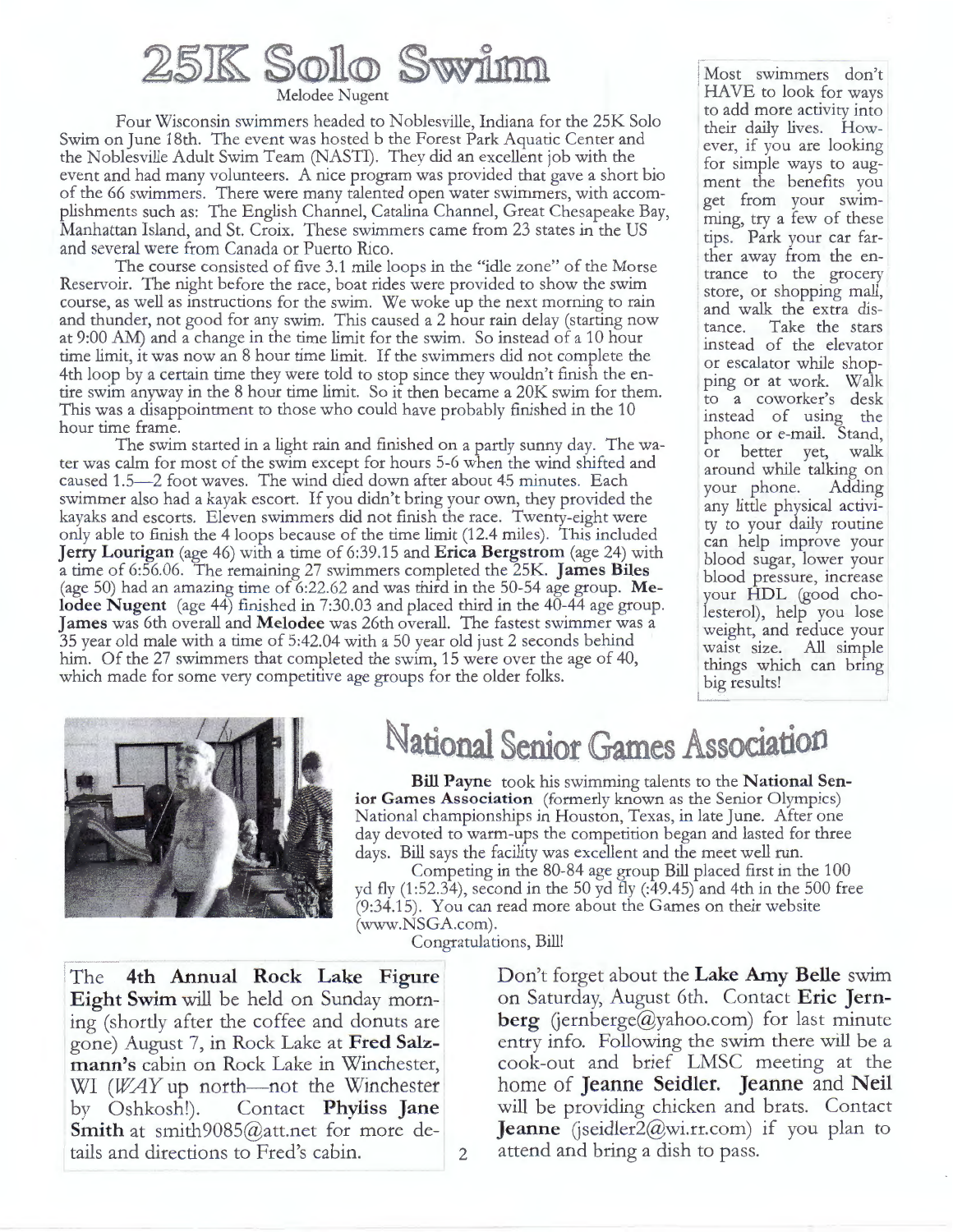



In State swimming sisters **Joanie Moder**  and **Carol Reinke**  (above) and **Bela Sador** (below) at the SCY State Championships in April at the Walter Schroeder Aquatic Center.



Our friends from South of the Border made a very good showing at the Wisconsin State meet April 2-3, 2011, at Walter Schroeder. I am referring, of course, to swimmers from Illinois. It was impolite of me not to mention our guests in an earlier review of the meet, particularly as they put out some amazing swims.

There were only eight Illinois swimmers, but they eclipsed no fewer than four Wisconsin records. You won't see their names in our record book simply because they are not Cheese heads. There was **Catherine Quill** in the 100 fly (60 -64) with a time of 1:28.10, and **Cynthia Jones** in the 200 free (60-64), 2:39 .36. Ms. Jones also beat the mile record handily with a time of 23:13.31, and I will come back to that later.

**Kevin Scanlan** is an outstanding Illini swimmer in my age group (55-59), and he is in the top twenty nationally in several events. He won several freestyle races, and beat the Wisconsin record in the 400 IM (5:22.76).

But it was my privilege to swim right next to **Cynthia Jones** in her record breaking 1650. The USMS database allows me to relive each exciting flip turn and breakout by going to their website and looking at split times. But I can tell you from being there that Ms. Jones and I were neck and neck for what seemed like an eternity. I knew what people were thinking: "They must be doing synchronized swimming." And I got lulled into that mind set, too. At each flip turn under the blocks, I would look over, and there was Ms. Jones, pushing off, same as me.

And then it dawned on me: I'd better figure out some way to beat this woman! I wanted to go home with some sense of victory, even if I had to make a Flatlander feel bad. That's when I remembered that although my arms felt like lead, and were harder to pick up out of the water with each stroke, my legs hadn't really been doing very much. Slowly, imperceptibly, I started to kick a little bit, and was able to come in just ahead of Ms.Jones. She, however, had surpassed a Wisconsin record, and maybe I even helped her do it. She also forced me out of my lethargy, and made me turn in a better time than I otherwise would have.

So, to Ms. Jones and her Illinois Masters colleagues, welcome to Wisconsin, and we look forward to seeing you back in 2012.

# 11 Swim 4 Freedom

Steele Whowell

The 2011 Swim 4 Freedom is coming up this weekend! I hope everyone is having a great summer and hopefully you've had time to get in the pool or lake to "loosen up" for our lake swim. The swim this year is Sunday, August 7th, and the event will be organized exactly the same as last year-swimming from Lake Geneva Beach to Gordy's (8 miles). Relays are welcome.

To get more event details and to print out your entry form please visit our website (www.swim4freedom.org). The weather has been perfect lately and the lake is finally heating up. I suspect it will be in the high 70's come race day—similar to last year. For those of you swimming, now is a good time to finalize your fundraising efforts you have haven't already done so. Last year we raised just over \$15,000 for SOWF and my hope is that we can match or exceed that this year. I would encourage every participant to shoot for a minimum of \$500 but certainly any amount is appreciated.

I'm looking forward to a great swim and hopefully we'll get better weather conditions than last year.

The Masters Swimming competition for the Senior Olympics will be held on September 10 at<br>the Wauwatosa West High School Pool. Warm ups are from 12-1:00 PM with the meet starting at 1 PM. The entry fee for early bird registrations (by August 5) is \$35. It jumps to \$45 for entries received between Aug 6-10 and then jumps to \$55 for entries received from Aug 13-19. You can enter up to 5 events in this meet-so "big bang for your bucks"! All entry fees must be accompanied by an additional \$5 facility use fee. However, you can get a \$5 savings simply by registering on line. For more information and to register on line go to **www.wiseniorolympics.com.**  Those of you as young as 50 can participate!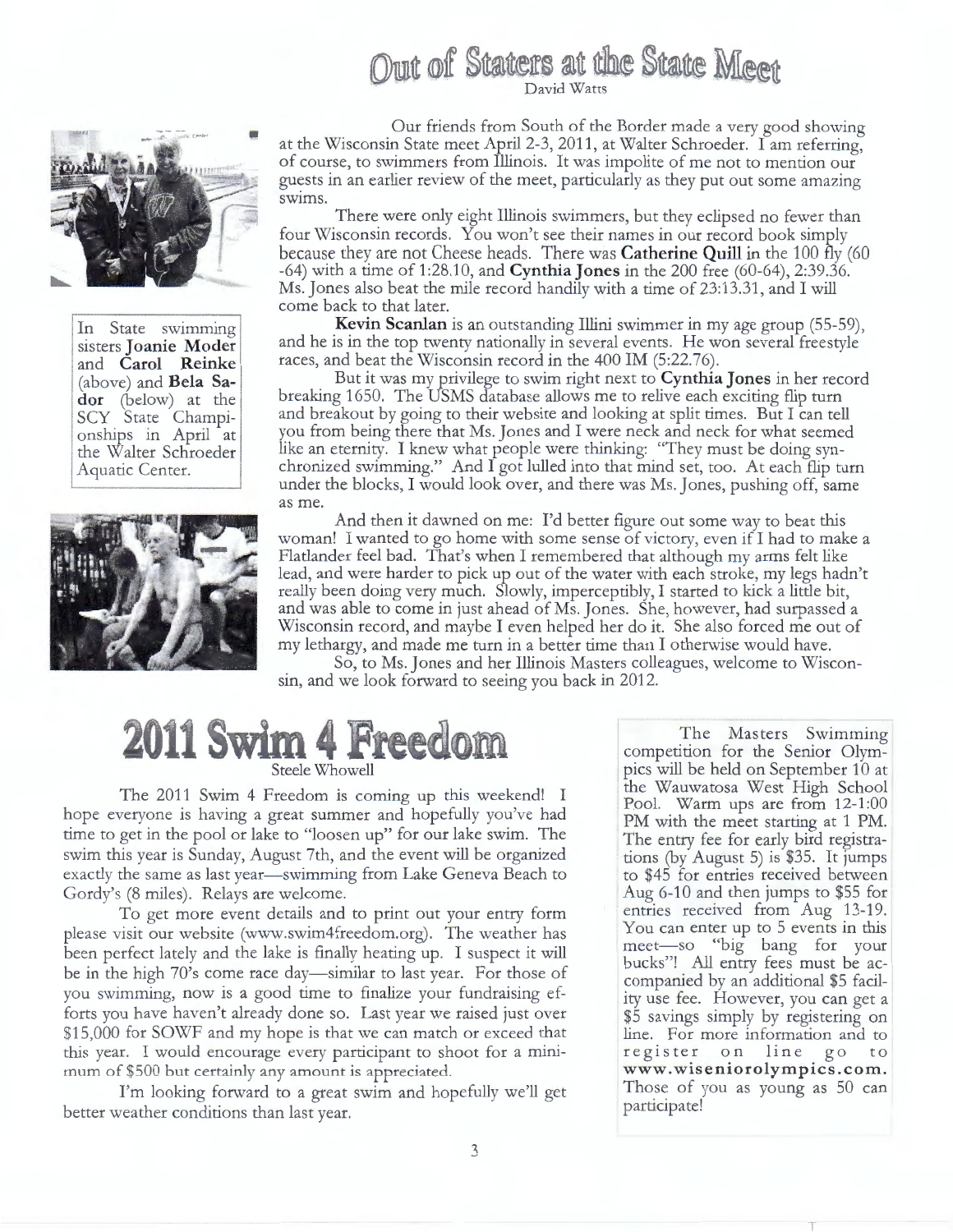# Badger State Games

A warm, sunny day greeted those who participated in the Badger State Games Masters Swimming competition on June 27 at the Erb Park Pool in Appleton. As in the past, most of the timers were "kids" who had just completed their Badger State Games swimming competition earlier in the day. Their enthusiasm for us "older folk" was unrivaled-and greatly appreciated! It was motivating as well as 18 new LCM Wisconsin State Records were set. Records were broken by: **Krista Kuffel** (18-24), 50 back, :35.10, 200 IM, 2:46.43; **Kathryn Maltry** (25-29), 100 back, **Nancy Kranpitz** (red jacket, 1 :17.97; **Megan Lassen** (40-44), 200 free, 2:30.89; **Cynthia Maltry** (55- 59), 200 free, 2:48.74; **Melinda Mann** (55-59), 50 breast, :40.18, 50 fly, :33.87, 100 fly, 1:15.38; **Kristin Koeffler** (60-64), 200 free, 3:29.93; **Candy Christenson** (60-64), 50 breast, :48.12; **Nancy Kranpitz** (65-69), 50 free, :37.47, 100 free, 1:29.69, 50 fly, :46.20; **Carol Reinke** (75-79), 50 breast., 1 :05.17; **Mark Ritchie** (18-24), 50 breast, :34.08; **Fritz Schenker**  (25-29), 200 IM, 2:32.11; **Craig LaCount** (50-54), 50 fly, :31.41; **Bela Sandor** (75-79), 50 breast, :44.31.

The Erb Park Pool had touch pads at both ends of the pool meaning that all 50 meter race results can be sent in to USMS for consideration for LCM Top Ten ranking. A rumor pool side was that because of a possible lack of sponsors this competition may not be offered next year. Let's hope that is NOT the case as this meet provides us with the ONLY in state LCM meet of the entire season!

Congrats to all on some very fine swimming.



2nd from left) was one of 4 Badger State Games participants selected to help light the torch during opening ceremonies for the 2011 summer BSG. The ceremony was held just prior to a Timber Rattlers baseball game in Appleton and included a "ride" in a fire truck "bucket" up 100 feet before lowering back down to light the torch. Her participation provided an excellent opportunity to spread the word about our great sport!



**Kip Fulbeck** won the 50 free at the USMS SCY Nationals in Mesa, AZ.



**Jeanne Seidler, Erin Schneider,** and **Julie Van Cleave** proudly display the 5th place banner awarded to WMAC at the SCY Nationals in Mesa, AZ, in April.

#### **Tip of the Month-Exercise and How It Relates to The Immune System**

Paul Hutinger

As a trained exercise physiologist, I am on the list to receive updated research information. I have listed several items that I hope will be of interest to you. They are in no particular order.

 $\star$  Exercise has a positive effect on the immune system. It has the potential to restore the detrimental effects of aging and persistent viral infections.

 $\star$ Heat shock proteins (HSP) are decreased in disease states associated with insulin resistance and aging. In other words, hot showers and hot baths are beneficial to the body. A word of caution--avoid hot tubs as they can have a high bacteria count.

 $\bigstar$  Age-related deterioration in running and swimming speed is more severe in long distance events than in sprints. The authors believe that the fiber type and atrophy have an effect on the power generating capacity of a 25% reduction, but the maximal velocity is not affected as much. A good example is Richard Abrahams, 66, who has a 50 yd time of 22.10 and a 100 y time of 49.42, which demonstrates the speed component. His personally devised training utilizing 25 and 50 yd high intensity training seem to work.

 $\bigstar$ Dr. Al Sears wrote an exercise program called "PACE: The 12-minute Revelation." This is based on research for 3 times a week, which is based on the anaerobic phase of exercise rather than the aerobic. This type of training would only help the swimmers in the sprint events, the 50's, 100's and 200's.

 $\star$ If you are a distance swimmer, continue with your regular training, but incorporate this type of intensity in your workouts, at least two times per week. Marcia Cleveland, English Channel swimmer 1994, always included sprint swims within her long distance training workouts.

 $\bigstar$  For more information check out the Sears web site: www.pacerevolution.com.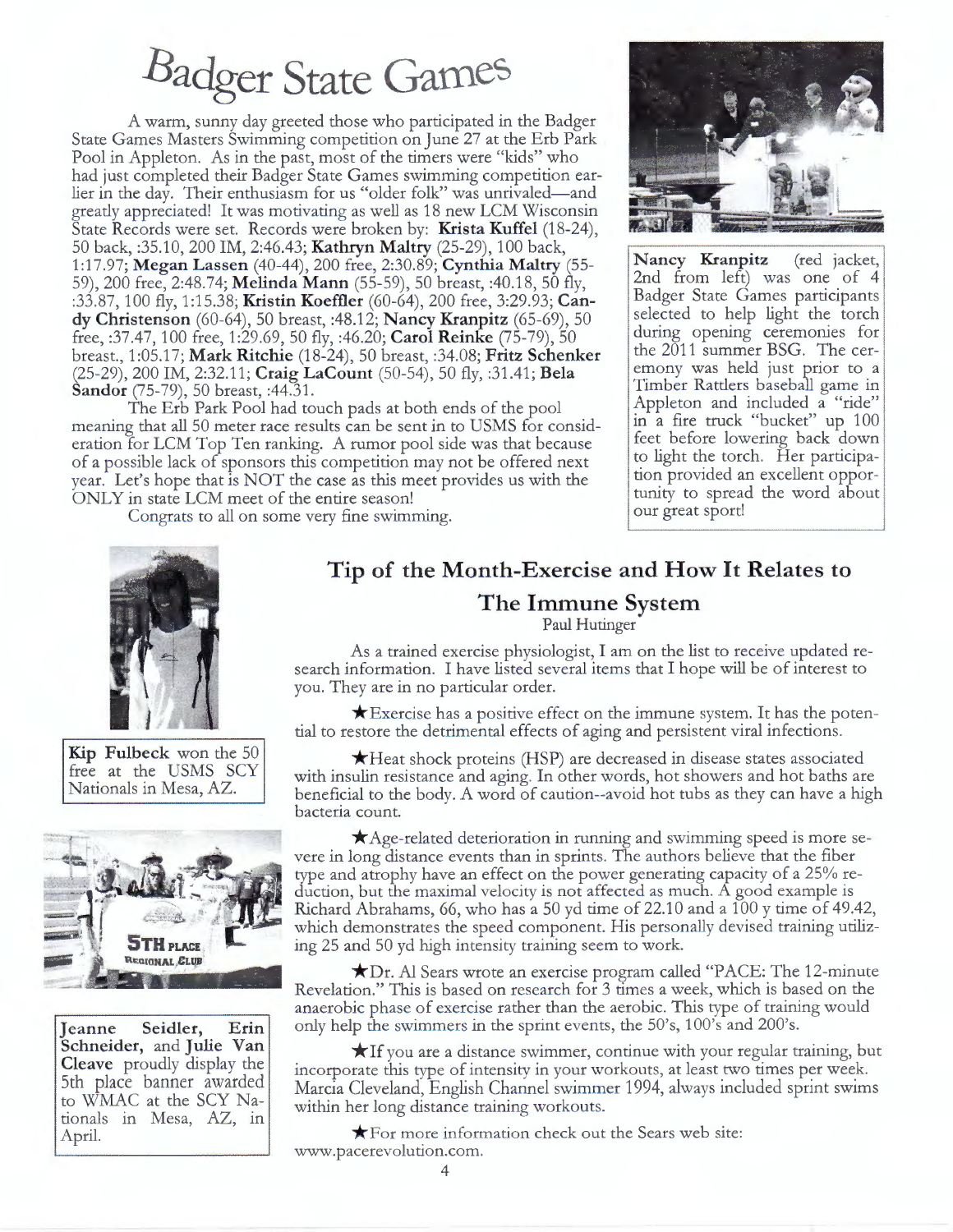## Alcatraz Sharkfest aka Escape From Alcatraz!

Over the past couple of years WMAC swimmers **Julie Van Cleave** and Peter Allen have conquered some pretty unique open water swims. When last summer's swim across Lake Winnebago (8 miles) followed by a bike ride around the lake (75 miles) didn't satisfy their hunger for adventure they decided to tackle the **Alactraz Sharkfest-also** known as the **Escape From Alcatraz.** For those of you unfamiliar with this swim it involves being ferried out to Alcatraz Island from the San Francisco shoreline, then jumping off the ferry into the water to await the starter's gun. While the mileage across the bay (1.5 miles) pales in comparison to other open water swims **Peter** and **Julie** have done, the tide, current, and yes, possibly sharks, add a new dimension to this swim.





**Peter Allen** and **Julie Cleave** wait to board their ferry to Alcatraz Island and their escape back to the San Francisco shore.

According to **Peter,** both he and **Julie** had experienced rough conditions in previous swims and neither felt that the conditions for the Alcatraz swim were that bad. Both had prepared well and both elected to wear wetsuits as the water temperature was around 60 degrees. **Peter** likened the start (jumping off the ferry) to images of WW II paratroopers going off the back of a plane! With 800 swimmers taking part it made for quite a scene. The course runs south but an ebb tide tends to carry the swimmers west toward the Golden Gate Bridge. If you didn't compensate for the effects of the tide (by not aiming left) you would end up missing the opening to a breakwater and the finish line.

When not looking down for sharks **Peter** said that when breathing he enjoyed the view of the Golden Gate Bridge to one side, the Bay Bridge to the other, and the San Francisco skyline when looking ahead. Both **Peter** and **Julie** also said entering this race was a great excuse to spend a long weekend in San Francisco with their spouses, Margaret and Jay.

As for results-Peter placed 16th in his age group (50-54) and **Julie**  placed 2nd (50-54). As a "reward" for her high finish Julie received a special bottle of wine labeled Sharkfest Bloody Red Wine!

The July 6, 2011 edition of the Appleton Post Crescent has a very nice article about Peter and Julie's adventure along with a couple of pictures. You can find it on line at www.appletonpostcrescent.com

The preliminary Top Ten for SCY is posted on the usms website. For individual listings go to:

www.usms.org/ comp/ tt/ toptenlmsc.php For Relay listings go to:

www.usms.org/ comp/ tt/ toptenrelaylmsc.php If you notice any errors please contact **Jeanne**  Seidler who is our Top Ten Recorder. WMAC has LOTS of people on these lists!

In 2010 there were 553 swim- . mers from Wisconsin registered with USMS. In 2011 that number is  $525$ —or  $93.7\%$ of last year's number. 325 of us (61.9%) registered on-line vs. 200 (38.1%) who did a paper registration. There were only TWO LMSC's in the country who had more paper registrations than we did! Registration for 2012 is still 4 months away. But let's keep these statistics in mind when late November rolls around. On line registration is EASY, QUICK, and saves a few trees in the process!

**Julie Van Cleave**  proudly displays her bottle of special wine, Sharkfest Bloody Red Wine, at the awards ceremony after the Escape From Alcatraz swim!





Brad Horner

The **Grumpy Old Badgers** (friends/ family) have 5 relays doing the **Maui Channel Swim** from Lanai to Maui on Saturday, September 3rd. This breaks our previous **Grumpy Old Badger** record of 25 swimmers (including 1 solo) in 2003 and 24 swimmers in 2009. Add to that the friends and family who are accompanying the swimmers and the party is more than 50 people! Many people are also doing the Aumakua swim (individual, 2.4 miles or 1 mile) on Labor Day. **Factoids:** Ages of relay team members this year range from 19 to 68; People come from 7 states (Wisconsin, Colorado, Alaska, California, Oregon, New Jersey, and Hawaii); A little less than half are ex-UW Swimmers, UW rowers, or a UW swim team manager; We have relays entered in the following divisions—**Grand Makule** (360 years and over), **Womens, 2 Makule Relays** (240 years and over), **Mixed Makule** (3 men/ 3 women 240 years and over). Check out the next newsletter for a post-event report!